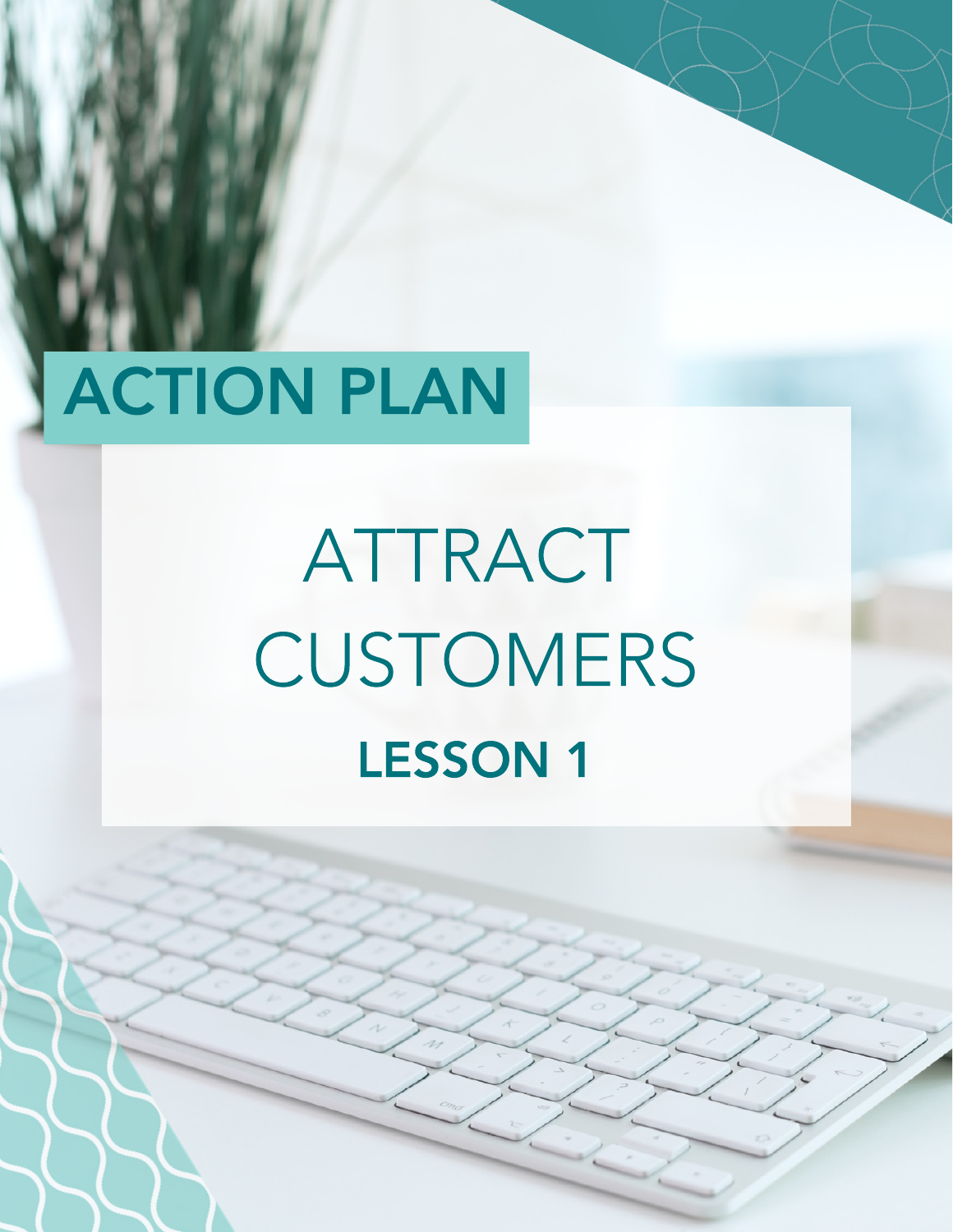#### ACTION PLAN

# ATTRACT CUSTOMERS

#### LESSON 1

## WHO ARE YOUR CUSTOMERS & WHAT DO THEY WANT?

In order for your business to grow you need to increase sales. So we should start by advertising your products, right?

Not quite. Advertising doesn't work if it doesn't communicate ideas people care about. That means that in order to successfully advertise your products (and increase your sales) you first must develop the MESSAGE that your marketing efforts will communicate.

Here's the thing, though. You can't know what your marketing message should be until you decide WHO you're talking to. You can't build a relationship with potential customers or know how to help them if you don't know WHO they are. Therefore, building your business really has to start by clarifying who your prospective customers are. Only then will you be able to determine what they're interested in and what they'll care about.

Now, in the past, you may have heard about the importance of "identifying your target customer." Did you do it, though? Did you get crystal clear on WHO your target customer is, what they want, what challenges they're facing, and what motivates them to buy? If you haven't successfully done this in the past, there are likely two reasons not:

>> An overemphasis on demographics >> Looking for answers vs. making decisions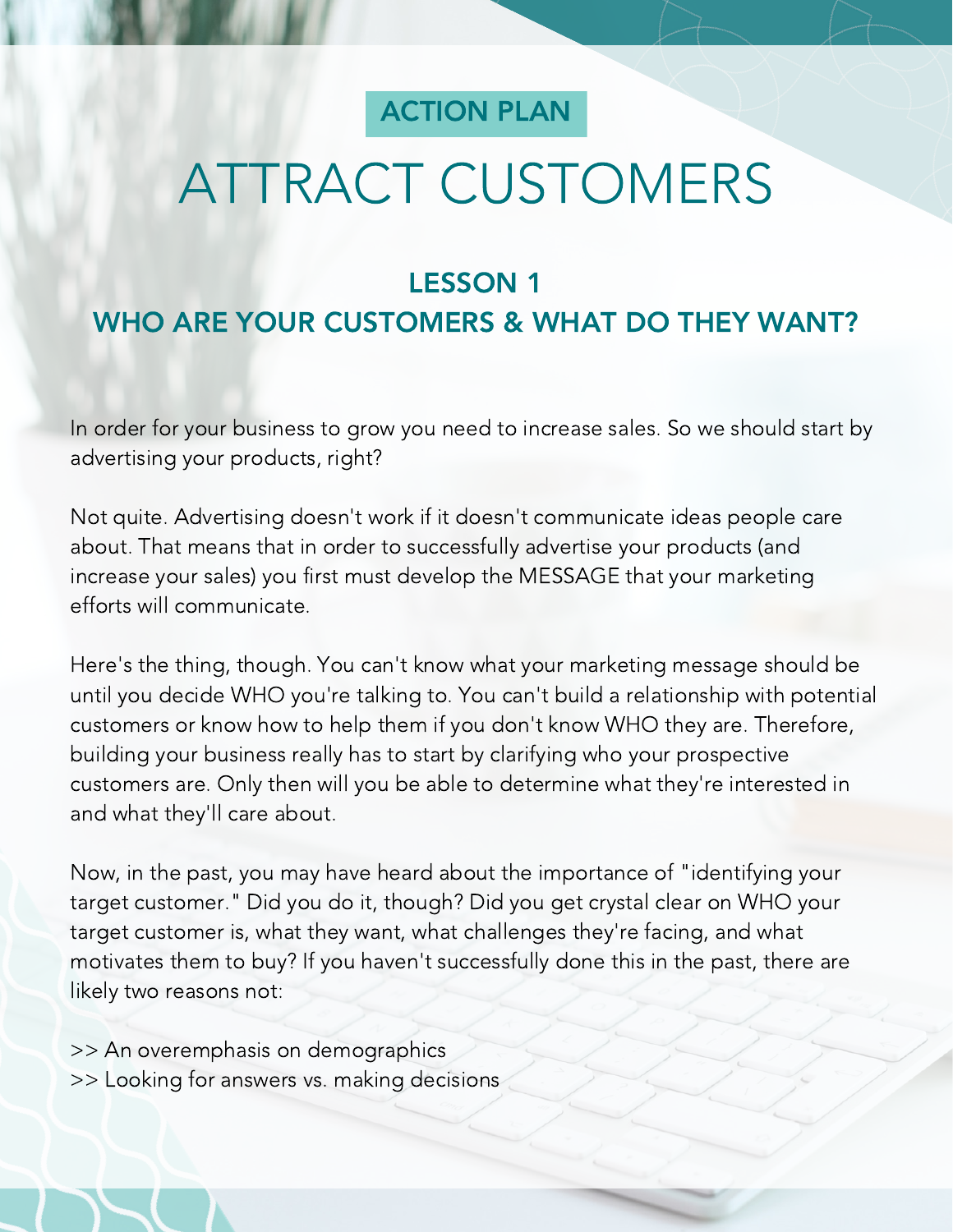#### LESSON 1

# WHO ARE YOUR CUSTOMERS & WHAT DO THEY WANT?

#### Overemphasis on Demographics

Okay, first of all, what does this even mean? Well, demographics are "statistical data relating to the population" such as age, income, marital status, etc. So, an "overemphasis on demographics" just means making this type of data too important.

Now, does it help you to know that your target customers are mostly men, age 40 - 60, unmarried, who earn \$100,000 - \$200,000 per year? YES. Absolutely. However, the fact is that many companies sell products to a customer base that is not nearly so defined in demographic terms. Sure, most of your customers probably have a few things in common: perhaps they're all women living in Brooklyn, age 50+, or maybe they all live in Portland, and are between the ages of 19 and 35.

Beyond that though, they might look like they have little in common... if you only look at the demographics.

That's where psychographics come in.

#### Psycho-what?

Psychographics classify people based on their aspirations, attitudes, and other psychological criteria -- and they're an even more vital part of your target customer avatar then demographics are.

To illustrate this, let's go back to an earlier example: that group of 19 - 35 year-old Portlandians. Now, let's say you're selling snowboards to these people. Would everyone in Portland between the ages of 22 and 35 be interested in buying your snowboard? No, definitely not. However, there might not be any other obvious demographic connect between your customers.

Enter psychographics.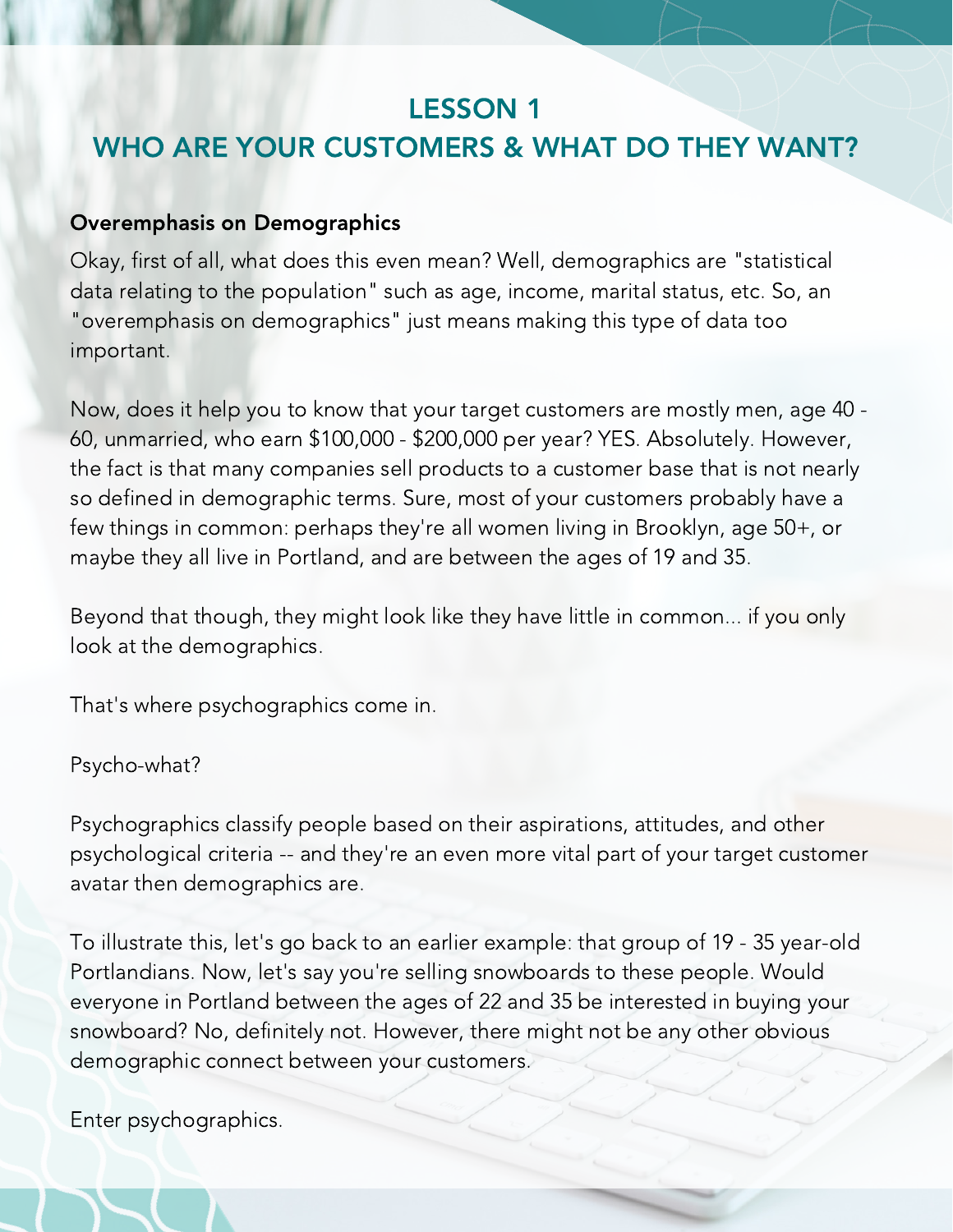### LESSON 1

### WHO ARE YOUR CUSTOMERS & WHAT DO THEY WANT?

>> What interest do you customers share? Snowboarding.

>> What desire do all your customers share? In this case, maybe they all want to win at snowboarding events -- they all want to be phenomenal athletes.

>> What attitude do they share? Competitive and not willing to settle for less than the best.

>> What problems do they face? Low-quality gear that holds them back, physical capabilities, weather-related challenges

>> What motivates them to buy? The conviction that a product will improve their snowboarding abilities.

Do you see how these customer details can be much more powerful than simple demographics?

Again, though, that's not to say that demographics aren't important. We just don't want to overemphasise them.

#### Looking For Answers vs. Making Decisions

The other common mistake that I see people make when trying to identify their target customer is to believe that an ideal target customer is "out there, somewhere" and that their task is to figure out who the target customer is.

This is a mistake because the target customer has not yet been defined. Right now, there are just billions of individuals out there, each with their own, unique desires and problems.

It's up to YOU as the problem solver to decide who you will help.

If you already have a product, you might make your decision by determining who your product will best help. Or, on the other hand, if you have an interest that you want to base your company around, then you might determine what problem other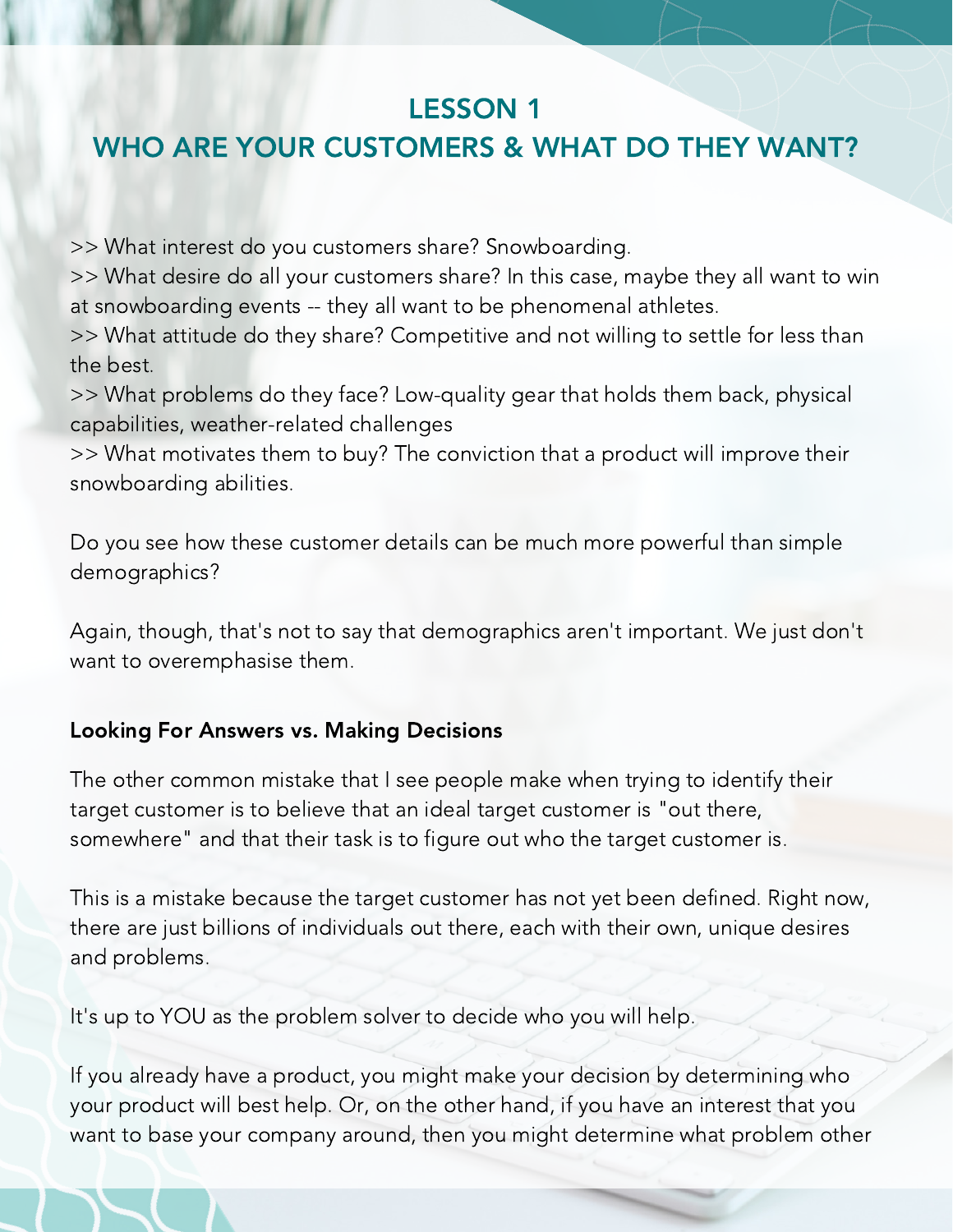#### LESSON 1

## WHO ARE YOUR CUSTOMERS & WHAT DO THEY WANT?

people with that interest are facing, and decide to create a product that solves that problem.

But it's up to you to decide.

Will you cater your product/solution/message to men or women? What age? Will you only be marketing to people who live in a certain locality?

What solution does your product create? Who desires that solution? What problem are they currently facing?

The answers to some of these questions will determine the answers to others, however, you will also find that many are simply left up to YOU as the product creator and problem solver. Brand your product one way, and it might appeal to women, but if you choose a different style, then it might appeal to men.

It's your job to decide. Making those decisions may be your biggest challenge -- but making them right is some of the highest paying work you can do.